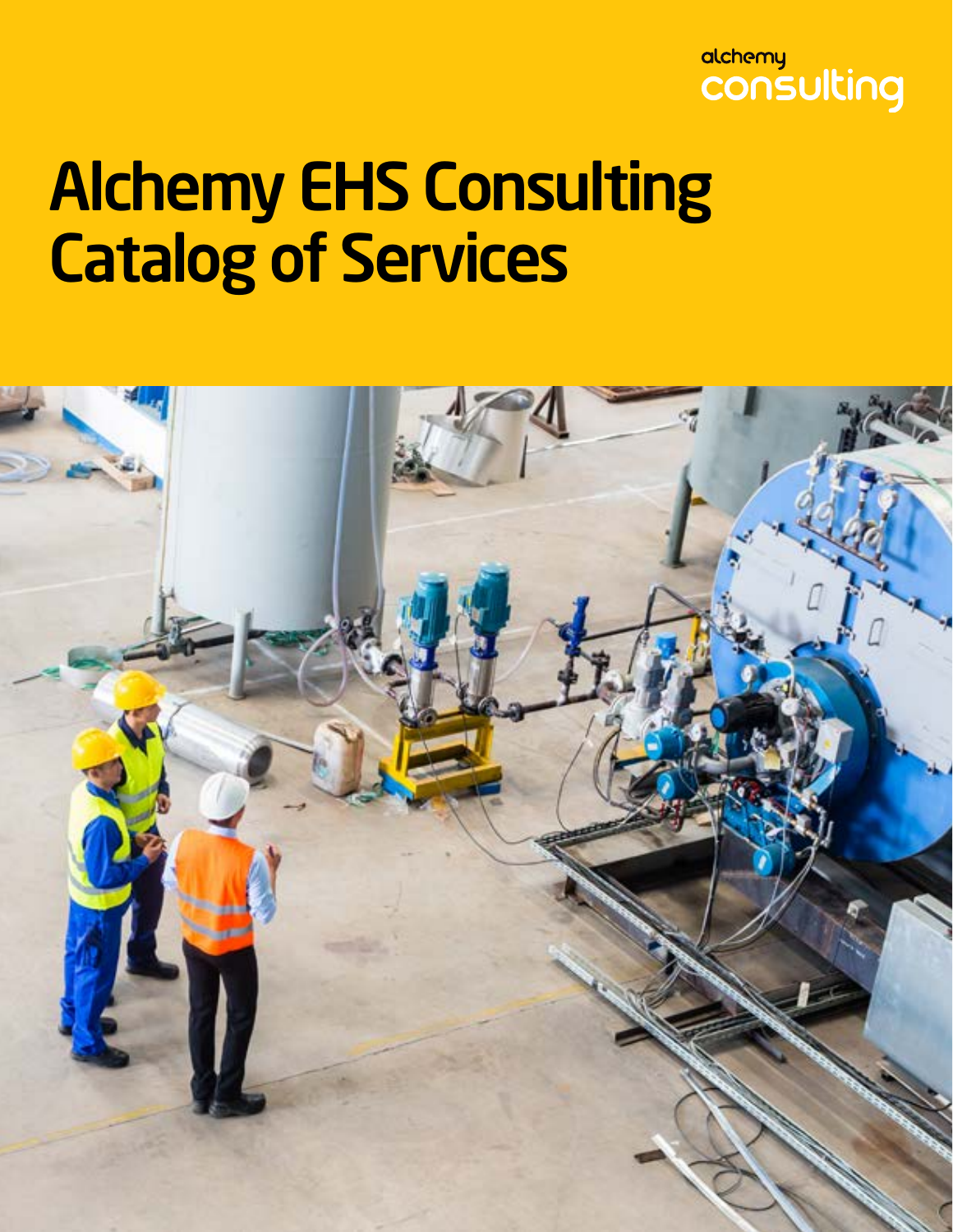# Consulting Offerings: Onsite or Remote via our Inview App**™**

#### **OSHA and State Occupational Health & Safety Programs**

| #              | <b>Service</b>                                                         | <b>Description</b>                                                                                                                                                                                                                                                        | <b>Related Services</b>                                                                                              |
|----------------|------------------------------------------------------------------------|---------------------------------------------------------------------------------------------------------------------------------------------------------------------------------------------------------------------------------------------------------------------------|----------------------------------------------------------------------------------------------------------------------|
| $\mathbf 1$    | <b>Occupational Health</b><br>and Safety Program<br><b>Development</b> | Develop an OH&S program customized<br>to your facility to meet regulatory<br>requirements and help you assure<br>healthy and safe working conditions.                                                                                                                     | OSHA or State Compliance<br>Assessment (2)<br>Recommended Trainings: (30), (31)                                      |
| $\overline{c}$ | <b>OSHA or State</b><br><b>Compliance Assessment</b>                   | Receive a thorough assessment of<br>your compliance status and readiness<br>for an OSHA inspection. This includes<br>review of OSHA 300 logs, OSHA<br>required programs, safety training<br>records, operational practices, program<br>maintenance, facilities, and more. | OH&S Program Development (1)<br><b>OSHA Corrective Action</b><br>Assistance (3)<br>Recommended Trainings: (30), (31) |
| 3              | <b>OSHA Corrective</b><br><b>Action Assistance</b>                     | Get assistance with developing the<br>response and corrective actions<br>to address findings identified<br>during compliance assessments.                                                                                                                                 | OSHA or State Compliance<br>Assessment (2)<br>Recommended Trainings: (30), (31)                                      |
| $\overline{4}$ | <b>OSHA or State Enforcement</b><br><b>Response Assistance</b>         | Receive support when your company<br>is issued warnings or notices of<br>violation from regulators. This<br>includes assistance with developing<br>the response and correcting the<br>identified compliance issues.                                                       | Recommended Trainings: (30), (31)                                                                                    |

#### **Occupational Health and Safety Management Systems**

| # | <b>Service</b>         | <b>Description</b>                                                                                                                 | <b>Related Services</b>                                                                                                                                           |
|---|------------------------|------------------------------------------------------------------------------------------------------------------------------------|-------------------------------------------------------------------------------------------------------------------------------------------------------------------|
|   | ISO 45001 Gap Analysis | Receive an assessment against<br>the ISO 45001 standard to<br>establish a baseline for system<br>implementation and certification. | • ISO 45001 Program<br>Development $(6)$<br>$\bullet$ ISO 45001 Internal Audit (7)<br>$\bullet$ ISO 45001 Audit Support (8)<br>• ISO 45001 Overview Training (32) |

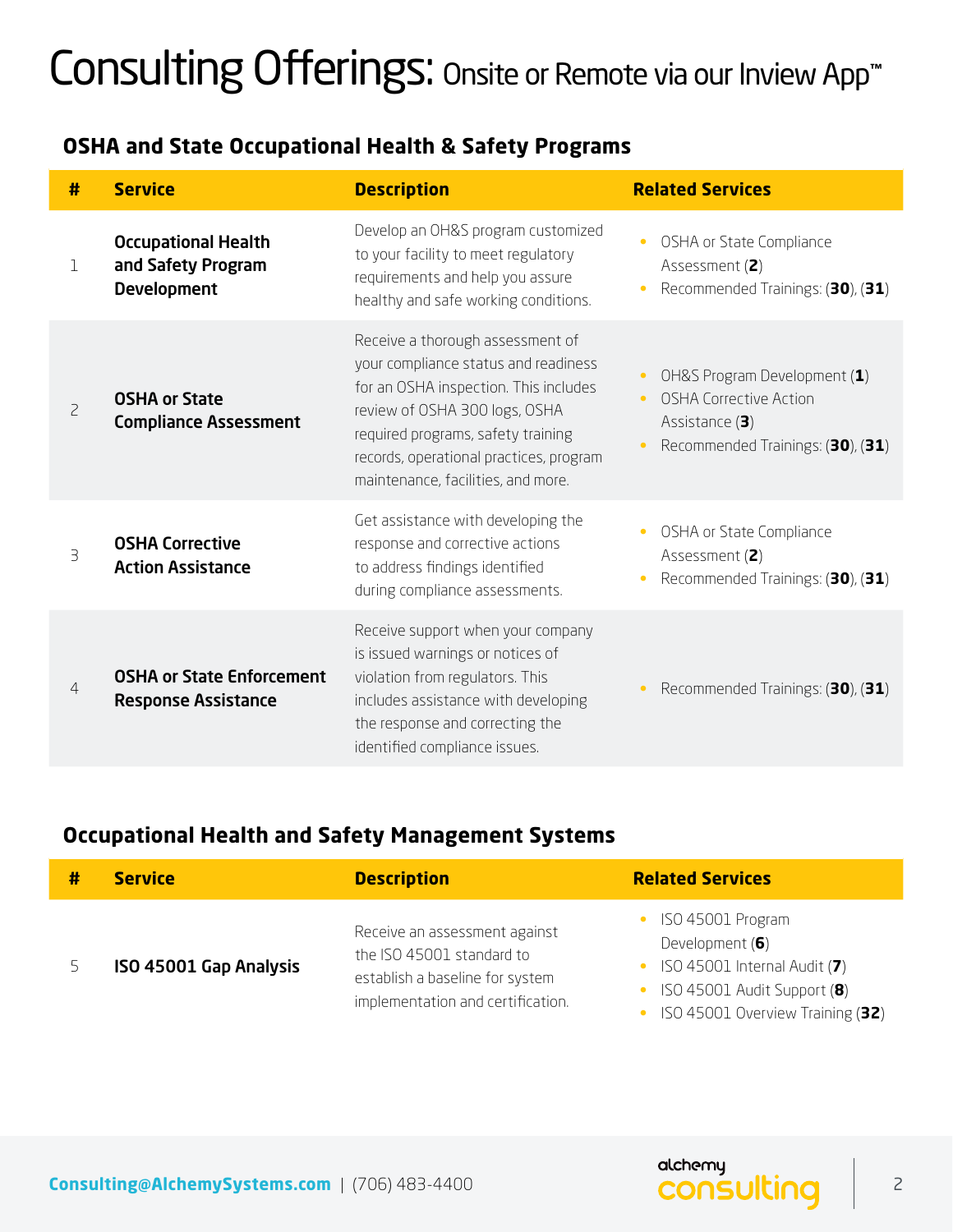#### **Occupational Health and Safety Management Systems (Continued)**

| #              | <b>Service</b>                                                                                       | <b>Description</b>                                                                                                                                                                                         | <b>Related Services</b>                                                                                                                                                            |
|----------------|------------------------------------------------------------------------------------------------------|------------------------------------------------------------------------------------------------------------------------------------------------------------------------------------------------------------|------------------------------------------------------------------------------------------------------------------------------------------------------------------------------------|
| 6              | ISO 45001 Program<br><b>Development</b>                                                              | Develop customized programs to meet<br>the ISO 45001 standard requirements.                                                                                                                                | ISO 45001 Gap Analysis (5)<br>$\bullet$<br>ISO 45001 Internal Audit (7)<br>$\bullet$<br>ISO 45001 Audit Support (8)<br>$\bullet$<br>Recommended Trainings: (32), (34)<br>$\bullet$ |
| $\overline{7}$ | <b>ISO 45001 Internal Audit</b>                                                                      | Receive an internal audit<br>against the ISO 45001 standard<br>for audit readiness.                                                                                                                        | ISO 45001 Continuous<br>$\bullet$<br>Improvement Internal Audit (9)<br>ISO 45001 Internal<br>$\bullet$<br>Auditor Training (33)                                                    |
| 8              | ISO 45001 Audit Support                                                                              | Receive on-site support during<br>the certification audit to serve as<br>a liaison between your company<br>and the certification body.                                                                     | ISO 45001 Internal Audit (7)<br>ISO 45001 Audit Corrective<br>$\bullet$<br>Action Assistance (10)<br>ISO 45001 Corrective Action<br>Process Training (35)                          |
| $\mathcal{G}$  | <b>ISO 45001 Continuous</b><br><b>Improvement Internal Audit</b>                                     | Receive a customized assessment<br>against components of the ISO<br>45001 standard to evaluate specific<br>areas for continuous improvement.                                                               | ISO 45001 Program<br>Development (6)<br>ISO 45001 Internal<br>$\bullet$<br>Auditor Training (33)                                                                                   |
| 10             | <b>ISO 45001 Audit Corrective</b><br><b>Action Assistance</b>                                        | Get assistance with conducting<br>root cause analysis, developing<br>the response, and facilitating<br>corrective actions to address<br>nonconformances identified during<br>internal and external audits. | ISO 45001 Program<br>Development (6)<br>ISO 45001 Audit Support (8)<br>ISO 45001 Corrective Action<br>$\bullet$<br>Process Training (35)                                           |
| 11             | <b>Custom Occupational</b><br><b>Health and Safety</b><br><b>Management</b><br><b>System Support</b> | Get assistance with implementation,<br>internal auditing, and corrective<br>action for internally developed<br>standards and systems.                                                                      | ISO 45001 Lead Auditor<br>Training (34)                                                                                                                                            |

#### **EPA and State Environmental Programs**

| #  | <b>Service</b>                                     | <b>Description</b>                                                                                                                                                                           | <b>Related Services</b>                     |
|----|----------------------------------------------------|----------------------------------------------------------------------------------------------------------------------------------------------------------------------------------------------|---------------------------------------------|
| 12 | <b>Environmental Program</b><br><b>Development</b> | Develop an environmental program<br>customized to your facility to meet<br>EPA and state regulatory requirements<br>and help your organization to protect<br>human and environmental health. | Environmental Compliance<br>Assessment (13) |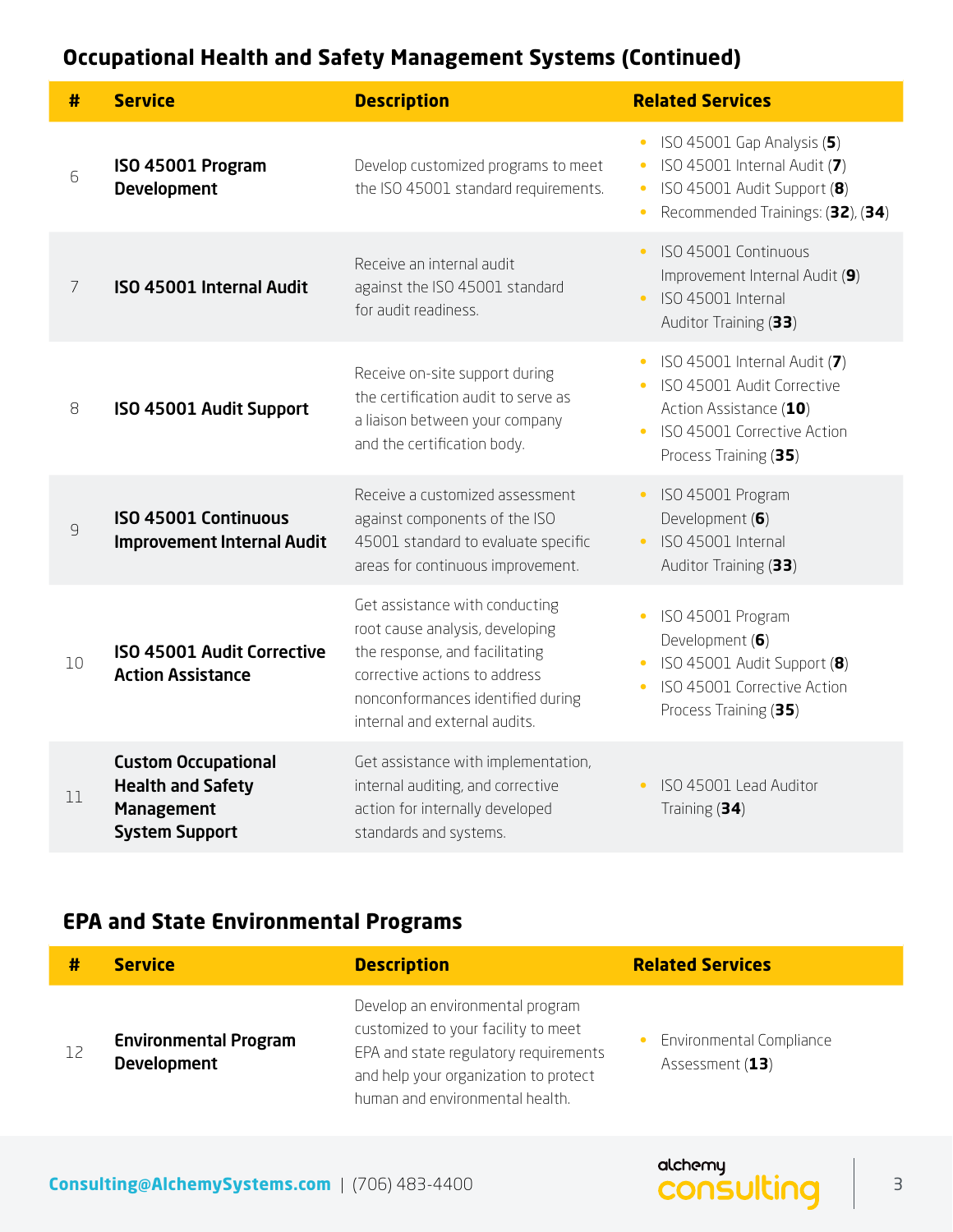#### **EPA and State Environmental Programs (Continued)**

| #  | <b>Service</b>                                              | <b>Description</b>                                                                                                                                                                                                                    | <b>Related Services</b>                                                                                                                            |
|----|-------------------------------------------------------------|---------------------------------------------------------------------------------------------------------------------------------------------------------------------------------------------------------------------------------------|----------------------------------------------------------------------------------------------------------------------------------------------------|
| 13 | <b>Environmental Compliance</b><br><b>Assessment</b>        | Receive a thorough assessment of<br>your environmental compliance status<br>and preparedness for environmental<br>regulatory inspections. This includes<br>review of your facility's operations,<br>permits, and supporting programs. | Environmental Program<br>Development (12)<br><b>Environmental Corrective</b><br>$\bullet$<br>Action Assistance (14)                                |
| 14 | <b>Environmental Corrective</b><br><b>Action Assistance</b> | Get assistance with developing the<br>response and corrective actions<br>to address findings identified<br>during compliance assessments.                                                                                             | Environmental Compliance<br>Assessment (13)<br><b>Environmental Management</b><br>Systems Corrective Action<br>Process Training (39)               |
| 15 | <b>Enforcement Response</b><br><b>Assistance</b>            | Receive support when your company<br>is issued warnings or notices of<br>violation from regulators. This<br>includes assistance with developing<br>the response and correcting the<br>identified compliance issues.                   | <b>Environmental Corrective</b><br>Action Assistance (14)<br><b>Environmental Management</b><br>Systems Corrective Action<br>Process Training (39) |

## **Environmental Management Systems**

| #  | <b>Service</b>                          | <b>Description</b>                                                                                                          | <b>Related Services</b>                                                                                                                      |
|----|-----------------------------------------|-----------------------------------------------------------------------------------------------------------------------------|----------------------------------------------------------------------------------------------------------------------------------------------|
| 16 | ISO 14001 Gap Analysis                  | Receive an assessment against<br>the ISO 14001 standard<br>to establish a baseline for<br>implementation and certification. | ISO 14001 Program<br>Development (17)<br>$ISO 14001$ Internal Audit (18)<br>ISO 14001 Audit Support (18)<br>ISO 14001 Overview Training (36) |
| 17 | ISO 14001 Program<br><b>Development</b> | Develop customized programs<br>and processes to meet the ISO<br>14001 standard requirements.                                | ISO 14001 Gap Analysis (16)<br>ISO 14001 Internal Audit (18)<br>ISO 14001 Audit Support (19)<br>Recommended Trainings: (36), (38)            |
| 18 | <b>ISO 14001 Internal Audit</b>         | Receive an internal audit<br>against the ISO 14001 standard<br>for audit readiness.                                         | ISO 14001 Gap Analysis $(16)$<br>ISO 14001 Audit Support (19)<br>ISO 14001 Internal<br>Auditor Training (37)                                 |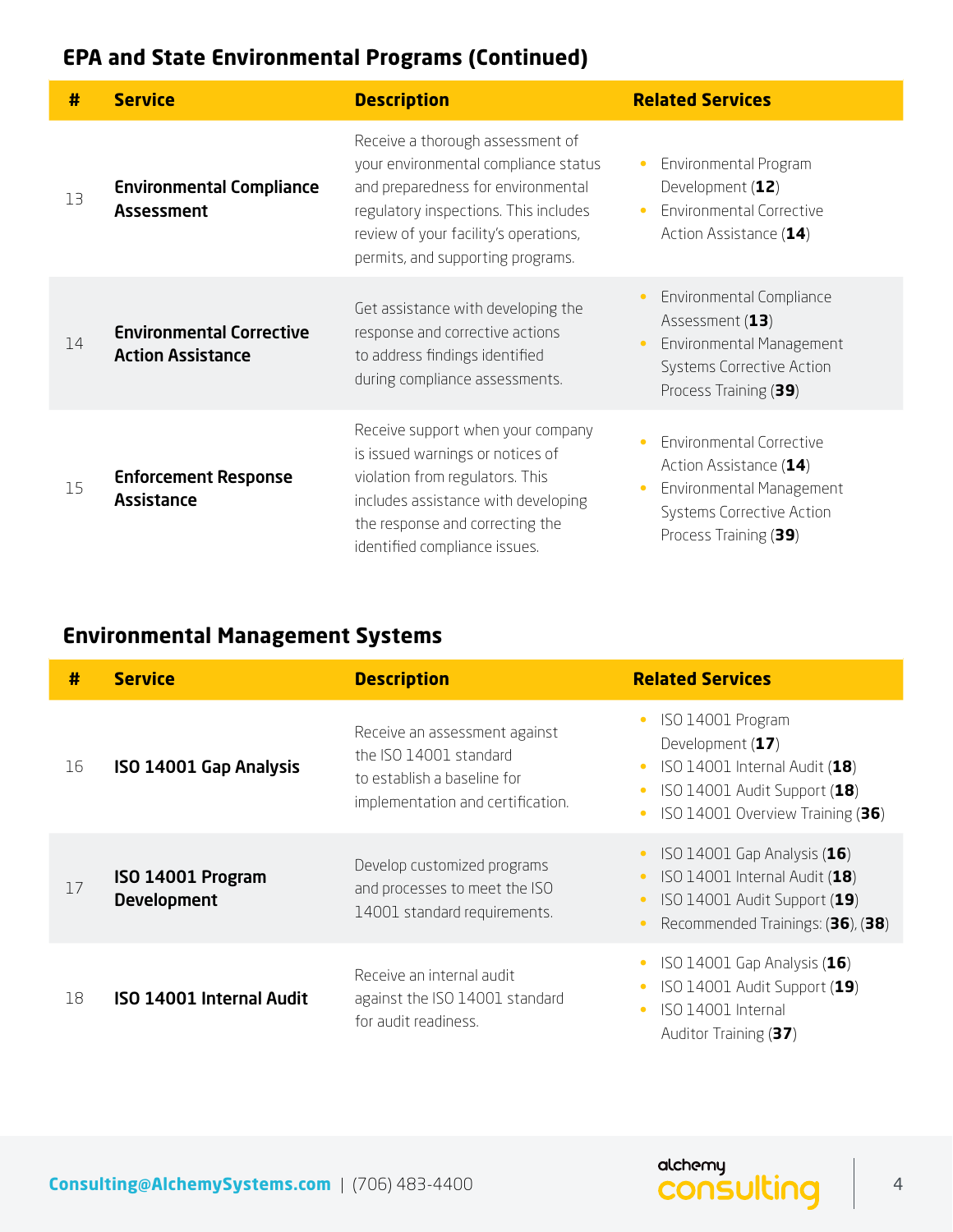### **Environmental Management Systems (Continued)**

| #  | <b>Service</b>                                                            | <b>Description</b>                                                                                                                                                                                        | <b>Related Services</b>                                                                                                |
|----|---------------------------------------------------------------------------|-----------------------------------------------------------------------------------------------------------------------------------------------------------------------------------------------------------|------------------------------------------------------------------------------------------------------------------------|
| 19 | ISO 14001 Audit Support                                                   | Receive on-site support during<br>the certification audit to serve as<br>a liaison between your company<br>and the certification body.                                                                    | ISO $14001$ Gap Analysis (16)<br>ISO 14001 Internal Audit (18)<br>ISO 14001 Audit Corrective<br>Action Assistance (21) |
| 20 | <b>ISO 14001 Continuous</b><br><b>Improvement Internal Audit</b>          | Receive a customized assessment<br>against components of the ISO<br>14001 standard to evaluate specific<br>areas for continuous improvement.                                                              | ISO 14001 Program<br>Development (17)<br>ISO 14001 Internal<br>Auditor Training (37)                                   |
| 21 | <b>ISO 14001 Audit Corrective</b><br><b>Action Assistance</b>             | Get assistance with conducting<br>root cause analysis and developing<br>the response and corrective actions<br>to address nonconformances<br>identified during ISO 14001<br>internal and external audits. | ISO 14001 Program<br>Development (17)<br>ISO 14001 Audit Support (19)                                                  |
| 22 | <b>Custom Environmental</b><br><b>Management</b><br><b>System Support</b> | Get assistance with implementation,<br>internal auditing, and corrective action<br>for internally developed standards<br>and systems. Custom designed for<br>your organization's programs.                | <b>Environmental Management</b><br>System Corrective Action<br>Process Training (39)                                   |

#### **Quality Management Systems**

| #  | <b>Service</b>                         | <b>Description</b>                                                                                                                | <b>Related Services</b>                                                                                                             |
|----|----------------------------------------|-----------------------------------------------------------------------------------------------------------------------------------|-------------------------------------------------------------------------------------------------------------------------------------|
| 23 | <b>ISO 9001 Gap Analysis</b>           | Receive an assessment against<br>the ISO 9001 standard to<br>establish a baseline for system<br>implementation and certification. | ISO 9001 Program Development (24)<br>ISO 9001 Internal Audit (25)<br>ISO 9001 Audit Support (26)<br>ISO 9001 Overview Training (40) |
| 24 | ISO 9001 Program<br><b>Development</b> | Develop customized programs<br>to need to the ISO 9001<br>standard requirements.                                                  | ISO 9001 Gap Analysis (23)<br>ISO 9001 Internal Audit (25)<br>ISO 9001 Audit Support (26)<br>Recommended Trainings: (40), (42)      |
| 25 | <b>ISO 9001 Internal Audit</b>         | Receive an internal audit against the<br>ISO 9001 standard for audit readiness.                                                   | ISO 9001 Continuous<br>Improvement Internal Audit (27)<br>ISO 9001 Lead Auditor<br>$\bullet$<br>Training (42)                       |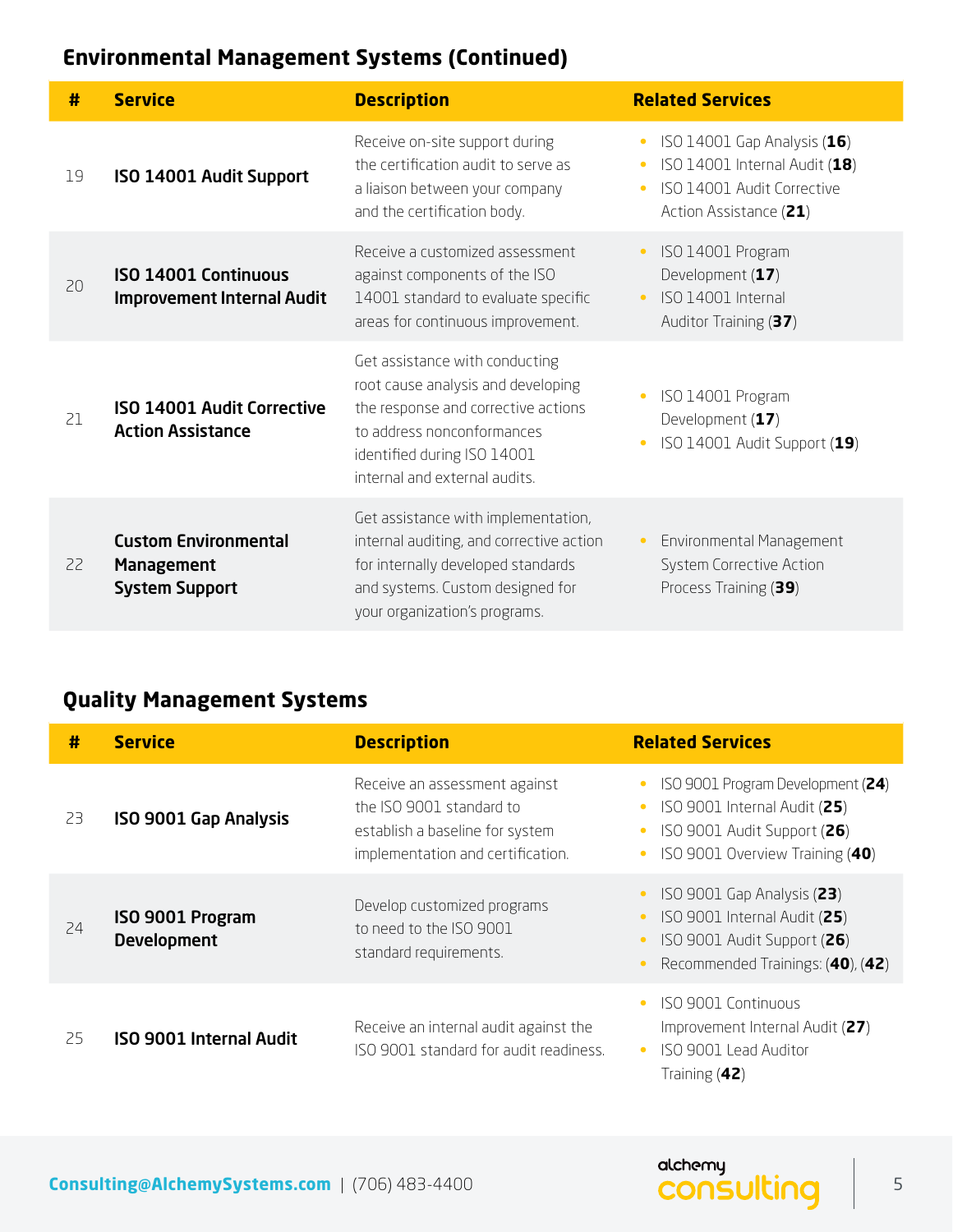#### **Quality Management Systems (Continued)**

| #  | <b>Service</b>                                                      | <b>Description</b>                                                                                                                                                                                          | <b>Related Services</b>                                                                                                                                                      |
|----|---------------------------------------------------------------------|-------------------------------------------------------------------------------------------------------------------------------------------------------------------------------------------------------------|------------------------------------------------------------------------------------------------------------------------------------------------------------------------------|
| 26 | <b>ISO 9001 Audit Support</b>                                       | Receive on-site support during<br>the certification audit serve as<br>a liaison between your company<br>and the certification body.                                                                         | ISO 9001 Internal Audit (25)<br>ISO 9001 Audit Corrective<br>Action Assistance (28)<br>Quality Management<br>$\bullet$<br>Systems Corrective Action<br>Process Training (43) |
| 27 | <b>ISO 9001 Continuous</b><br><b>Improvement Internal Audit</b>     | Receive a customized assessment<br>against components of the ISO<br>9001 standard to evaluate specific<br>areas for continuous improvement.                                                                 | ISO 9001 Program<br>$\bullet$<br>Development (24)<br>ISO 9001 Internal Auditor<br>$\bullet$<br>Training $(41)$                                                               |
| 28 | <b>ISO 9001 Audit Corrective</b><br><b>Action Assistance</b>        | Get assistance with conducting<br>root cause analysis, developing<br>the response, and facilitating<br>corrective actions, to address<br>nonconformances identified during<br>internal and external audits. | ISO 9001 Program<br>Development (24)<br>ISO 9001 Audit Support (26)<br>Quality Management<br>$\bullet$<br>Systems Corrective Action<br>Process Training (43)                 |
| 29 | <b>Custom Quality</b><br><b>Management</b><br><b>System Support</b> | Get assistance with implementation,<br>internal auditing, and corrective<br>action for internally developed<br>standards and systems.                                                                       | ISO 9001 Lead Auditor<br>$\bullet$<br>Training $(42)$                                                                                                                        |

# Training Offerings: Onsite or Remote via our Inview App**™**

#### **Regulatory Training**

| #  | <b>Service</b>                                     | <b>Description</b>                                                                                                                                                                                                 | <b>Related Services</b>                                                                 |
|----|----------------------------------------------------|--------------------------------------------------------------------------------------------------------------------------------------------------------------------------------------------------------------------|-----------------------------------------------------------------------------------------|
| 30 | <b>OSHA 10-hour Training</b><br>(General Industry) | (2 days) Workers are provided<br>with general awareness about<br>recognizing, avoiding, abating, and<br>preventing safety hazards. On-<br>site training allows for practical<br>application and group interaction. | OH&S Program Development (1)<br>$\bullet$<br>OSHA or State Compliance<br>Assessment (2) |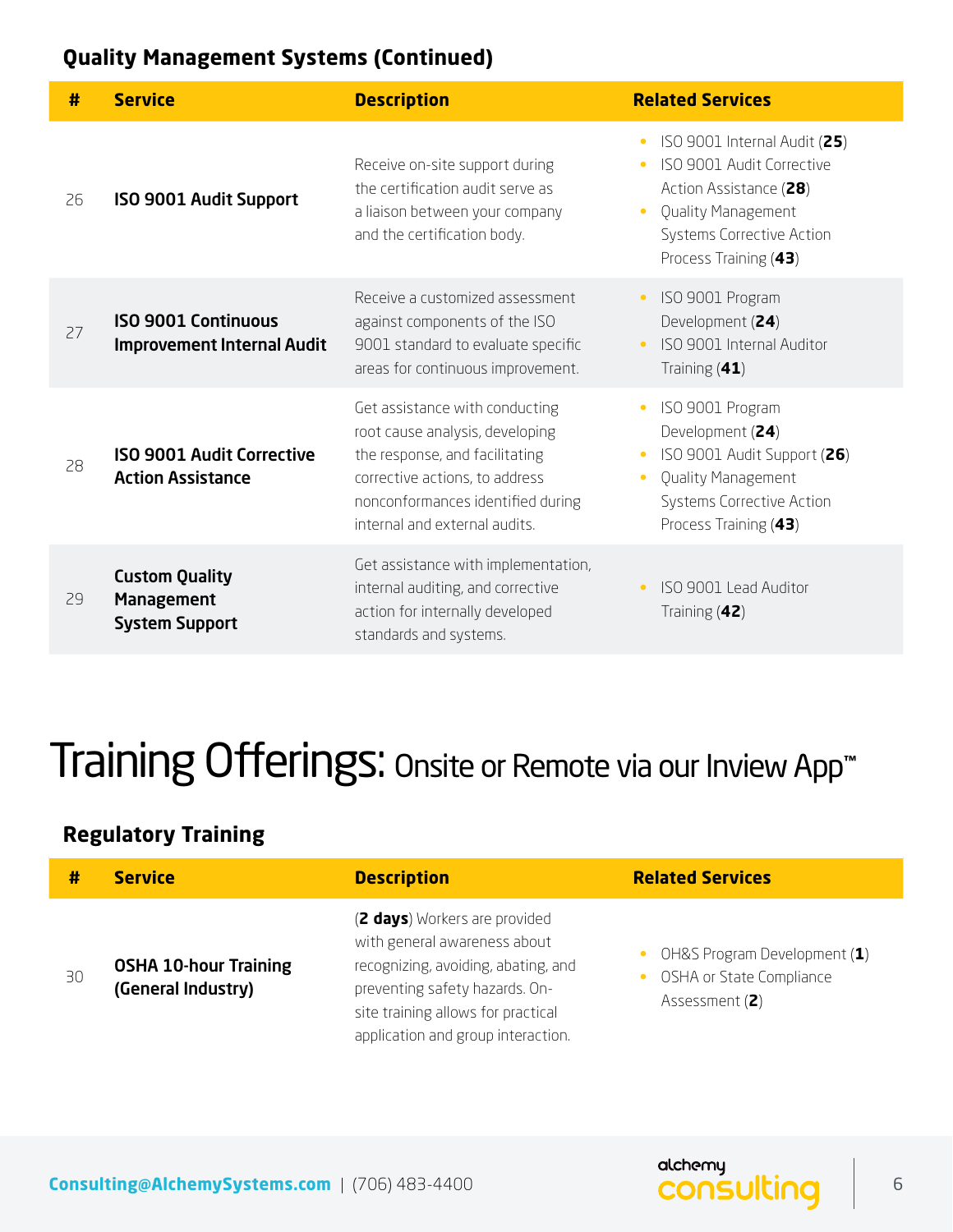### **Regulatory Training (Continued)**

| #  | <b>Service</b>                                     | <b>Description</b>                                                                                                                                                                                                                                                                                              | <b>Related Services</b>                                                    |
|----|----------------------------------------------------|-----------------------------------------------------------------------------------------------------------------------------------------------------------------------------------------------------------------------------------------------------------------------------------------------------------------|----------------------------------------------------------------------------|
| 31 | <b>OSHA 30-hour Training</b><br>(General Industry) | (4 days) Supervisors and safety<br>committee members receive more<br>in-depth training along with a wider<br>range of specific safety topics. On-site<br>training allows for several employees<br>to be trained as a group by OSHA<br>Authorized Outreach Trainers and<br>Certified Safety Professionals (CSP). | OH&S Program Development (1)<br>OSHA or State Compliance<br>Assessment (2) |

#### **Occupational Health and Safety Management Systems Training**

| #  | <b>Service</b>                                                | <b>Description</b>                                                                                                                                                       | <b>Related Services</b>                                                                                                              |
|----|---------------------------------------------------------------|--------------------------------------------------------------------------------------------------------------------------------------------------------------------------|--------------------------------------------------------------------------------------------------------------------------------------|
| 32 | ISO 45001 Overview<br><b>Training</b>                         | (1 day) Introduction to the ISO 45001<br>standard, purposes, and benefits.                                                                                               | ISO 45001 Gap Analysis $(5)$<br>ISO 45001 Program<br>Development (6)                                                                 |
| 33 | ISO 45001 Internal<br><b>Auditor Training</b>                 | (3 days) Course on planning,<br>conducting, and reporting<br>internal ISO 45001 audits.                                                                                  | ISO 45001 Program<br>Development $(6)$<br>ISO 45001 Internal Audit (7)                                                               |
| 34 | <b>ISO 45001 Lead</b><br><b>Auditor Training</b>              | (5 days) In-depth ISO 45001<br>lead auditor training based on<br>ISO 19011 guidelines and the<br>ISO 45001 standard. This is an<br>Exemplar Global certified course.     | ISO 45001 Continuous<br>Improvement Internal Audit (9)<br>Custom Occupational Health<br>and Safety Management<br>System Support (11) |
| 35 | <b>ISO 45001 Corrective</b><br><b>Action Process Training</b> | (1 day) Course on conducting root<br>cause analysis and developing<br>systematic corrective actions to<br>address nonconformances identified<br>during ISO 45001 audits. | ISO 45001 Program<br>Development (24)<br>ISO 45001 Audit Corrective<br>Action Assistance (28)                                        |